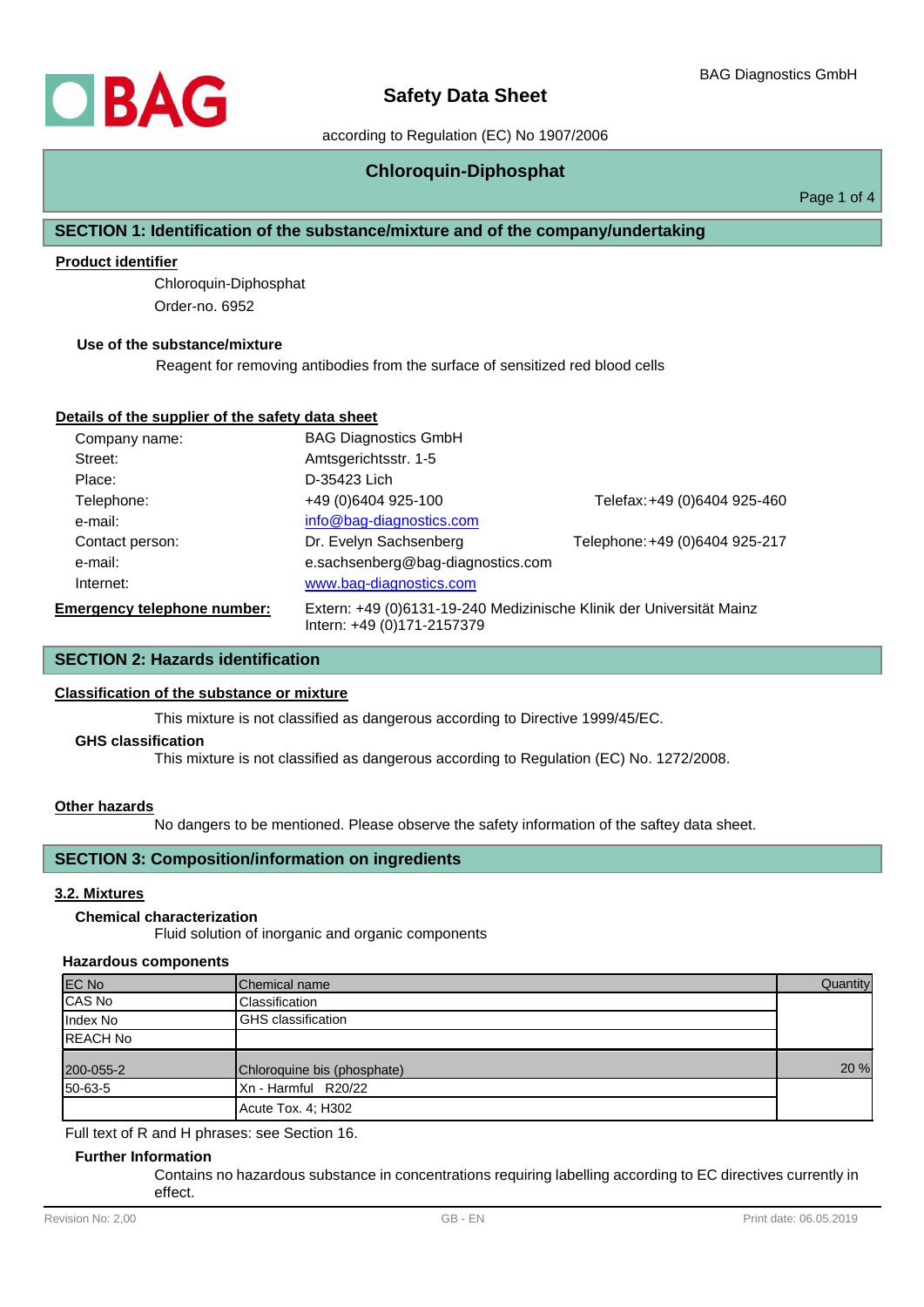

## **Safety Data Sheet**

according to Regulation (EC) No 1907/2006

## **Chloroquin-Diphosphat**

Page 2 of 4

#### **SECTION 4: First aid measures**

## **Description of first aid measures**

#### **After inhalation**

Aerosols: Provide with fresh air. Seek medical advice.

#### **After contact with skin**

On contact with the skin, wash off immediately with soap and water. Seek medical advice.

#### **After contact with eyes**

On contact with the eyes, rinse the eyes with water with the eyelids open for a sufficient length of time, then seek medical (ophthalmological) advice immediately.

#### **After ingestion**

Rince out mouth and then drink plenty of water. Seek medical advice.

### **SECTION 5: Firefighting measures**

#### **Extinguishing media**

#### **Suitable extinguishing media**

Water. Foam. Dry powder. Carbon dioxide.

#### **Special hazards arising from the substance or mixture**

With heating up or in case of open fire poisonous gases are possible.

#### **Advice for firefighters**

Wear self-contained breathing apparatus and protective clothing.

#### **Additional information**

Do not inhale combustible gases.

#### **SECTION 6: Accidental release measures**

#### **Personal precautions, protective equipment and emergency procedures**

Ensure adequate ventilation. Avoid contact with skin and eyes.

#### **Environmental precautions**

Do not allow to enter drains/surface waters/groundwater. Treat recovered material as prescribed in "Disposal considerations".

#### **Methods and material for containment and cleaning up**

Take up buried product. Usual absorbing materials are sufficient.

## **SECTION 7: Handling and storage**

#### **Precautions for safe handling**

#### **Advice on safe handling**

Observe the general safety regulations for laboratories. Wear suitable protective clothing, gloves and eye/ face protection. Avoid skin and eye contact. Provide sufficient ventilation.

#### **Conditions for safe storage, including any incompatibilities**

#### **Requirements for storage rooms and vessels**

Storage at 2° - 8° C

#### **SECTION 8: Exposure controls/personal protection**

#### **Control parameters**

#### **Exposure controls**

#### **Protective and hygiene measures**

While working wear laboratory coats, eye protection and gloves. Always wash hands with water and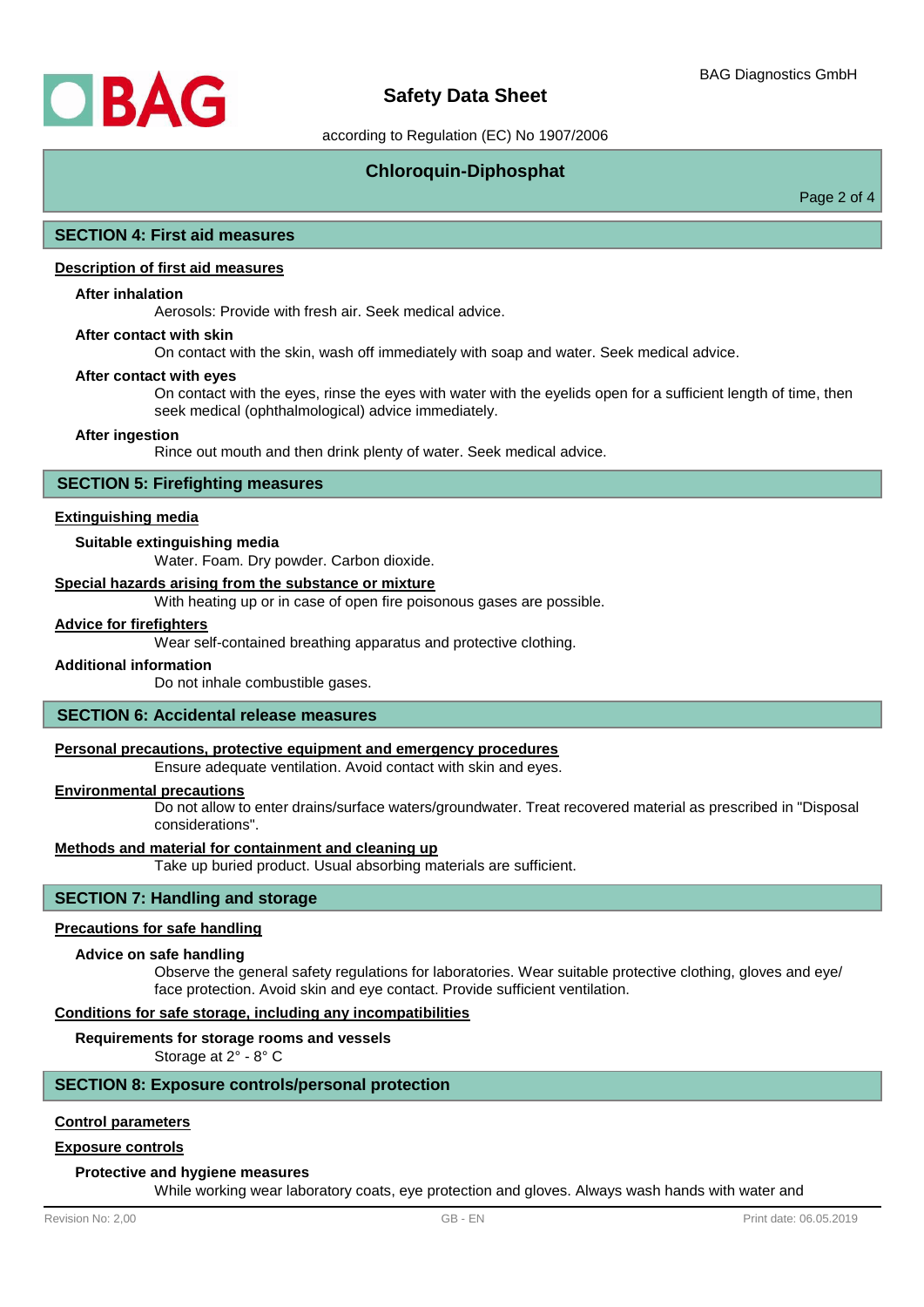## **Safety Data Sheet**

according to Regulation (EC) No 1907/2006

## **Chloroquin-Diphosphat**

Page 3 of 4

soap after test procedure. The glove material must be impervious against the product. Due to missing tests, no recommendations regarding the selection of the glove material can be given.

## **SECTION 9: Physical and chemical properties**

### **Information on basic physical and chemical properties**

| Physical state: | fluid      |
|-----------------|------------|
| Colour:         | colourless |
| Odour:          | odourless  |

| pH-Value:                     | 5,1                |
|-------------------------------|--------------------|
| Changes in the physical state |                    |
| Melting point:                | no data available  |
| Boiling point:                | no data available  |
| Sublimation point:            | no data available  |
| Softening point:              | no data available  |
| Flash point:                  | no data available  |
| Water solubility:             | completely mixable |

#### **SECTION 10: Stability and reactivity**

#### **Reactivity**

No information available

#### **Chemical stability**

No information available

#### **Possibility of hazardous reactions**

No information available

#### **Conditions to avoid**

Strong heating above room temperature

## **Incompatible materials**

No information available

## **Hazardous decomposition products**

No information available

#### **SECTION 11: Toxicological information**

#### **Information on toxicological effects**

#### **Acute toxicity**

No harmful effects reported.

| <b>CAS No</b> | <b>IChemical name</b>       |               |           |          |         |  |  |
|---------------|-----------------------------|---------------|-----------|----------|---------|--|--|
|               | I Exposure routes           | <b>Method</b> | Dose      | 'Species | ISource |  |  |
| 50-63-5       | Chloroquine bis (phosphate) |               |           |          |         |  |  |
|               | oral                        | <b>ATE</b>    | 500 mg/kg |          |         |  |  |

#### **Additional information on tests**

Handled properly, no toxic effects are expected.

The product has to be handled with the caution usual for chemicals.

## **SECTION 12: Ecological information**